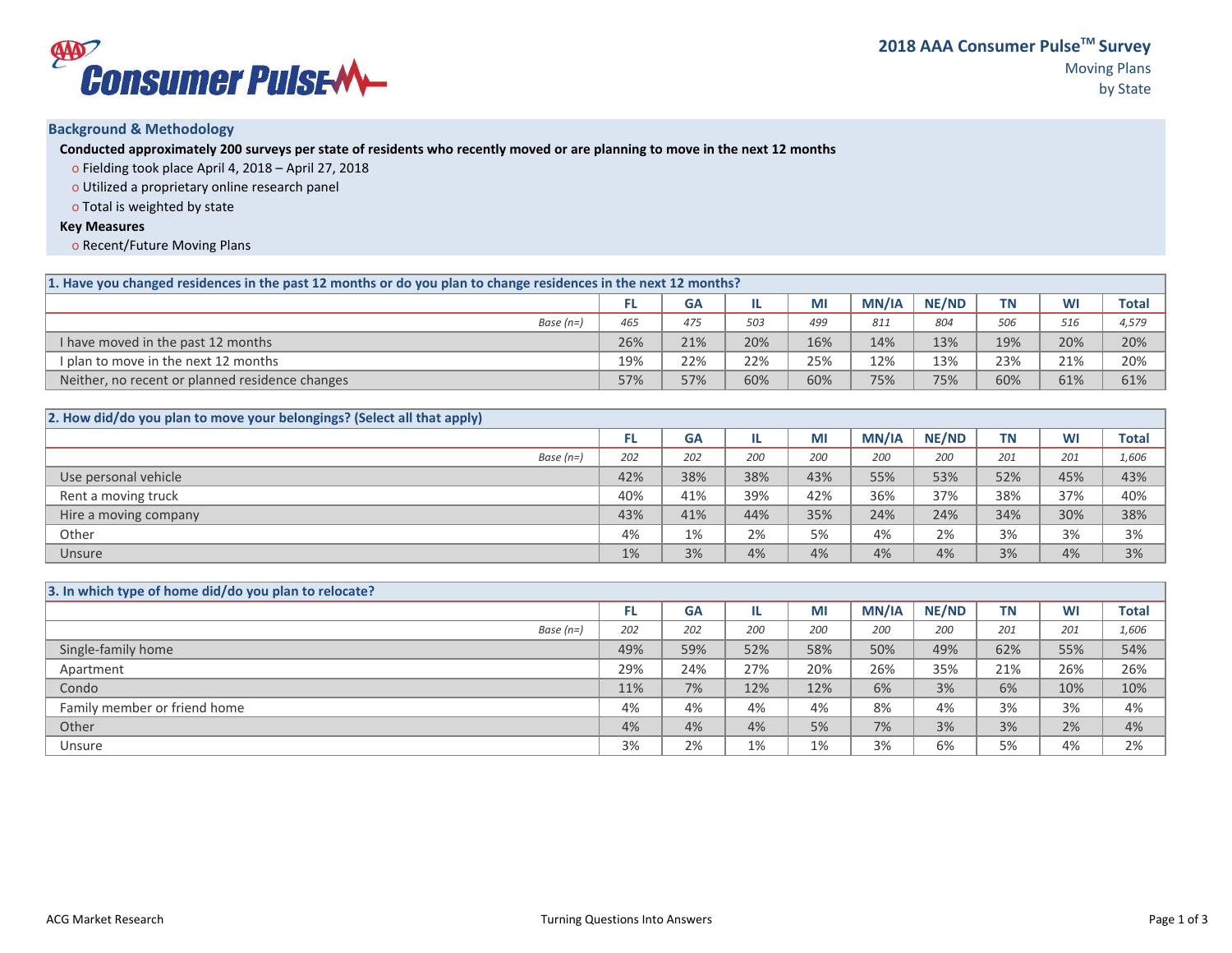## **EXPERIMED PUISE MANUSE PUISE AVECTION**

| 4. Did/do you plan to own or rent your new residence? |     |           |     |     |              |       |           |           |              |
|-------------------------------------------------------|-----|-----------|-----|-----|--------------|-------|-----------|-----------|--------------|
|                                                       | . . | <b>GA</b> | IL. | MI  | <b>MN/IA</b> | NE/ND | <b>TN</b> | <b>WI</b> | <b>Total</b> |
| Base $(n=)$                                           | 202 | 202       | 200 | 200 | 200          | 200   | 201       | 201       | 1,606        |
| Own                                                   | 60% | 51%       | 63% | 62% | 50%          | 45%   | 57%       | 49%       | 57%          |
| Rent                                                  | 33% | 39%       | 34% | 32% | 43%          | 49%   | 33%       | 44%       | 36%          |
| Unsure                                                | 7%  | 10%       | 3%  | 6%  | 7%           | 6%    | 10%       | 7%        | 7%           |

| [5. Which of the following best describes how far your recent/planned move will be from your previous residence? |     |           |     |     |       |       |     |     |              |  |
|------------------------------------------------------------------------------------------------------------------|-----|-----------|-----|-----|-------|-------|-----|-----|--------------|--|
|                                                                                                                  |     | <b>GA</b> | IL. | MI  | MN/IA | NE/ND | ΤN  | WI  | <b>Total</b> |  |
| Base ( $n=$ )                                                                                                    | 202 | 202       | 200 | 200 | 200   | 200   | 201 | 201 | 1,606        |  |
| I did/plan to move within the same city                                                                          | 47% | 48%       | 45% | 30% | 41%   | 57%   | 39% | 39% | 43%          |  |
| I did/plan to move to a different city, but within the same state                                                | 29% | 26%       | 29% | 45% | 35%   | 18%   | 30% | 38% | 32%          |  |
| I did/plan to move out of state                                                                                  | 17% | 19%       | 21% | 20% | 18%   | 19%   | 23% | 16% | 19%          |  |
| Unsure                                                                                                           | 7%  | 7%        | 5%  | 5%  | 6%    | 6%    | 8%  | 7%  | 6%           |  |

| 6. What time of the month did/do you plan to move? |     |           |     |     |              |       |           |     |              |
|----------------------------------------------------|-----|-----------|-----|-----|--------------|-------|-----------|-----|--------------|
|                                                    |     | <b>GA</b> |     | MI  | <b>MN/IA</b> | NE/ND | <b>TN</b> | WI  | <b>Total</b> |
| Base $(n=)$                                        | 202 | 202       | 200 | 200 | 200          | 200   | 201       | 201 | 1,606        |
| Beginning of the month (First week)                | 31% | 34%       | 23% | 22% | 28%          | 22%   | 23%       | 25% | 27%          |
| Mid-month (2nd – 3rd week)                         | 23% | 26%       | 26% | 23% | 27%          | 23%   | 24%       | 22% | 24%          |
| End of the month (4th week)                        | 21% | 15%       | 22% | 15% | 20%          | 27%   | 19%       | 24% | 20%          |
| Unsure                                             | 25% | 25%       | 29% | 40% | 26%          | 28%   | 34%       | 29% | 29%          |

| 7. What time of year did/do you plan to move? |     |           |     |     |              |              |           |     |              |
|-----------------------------------------------|-----|-----------|-----|-----|--------------|--------------|-----------|-----|--------------|
|                                               | FL  | <b>GA</b> | IL. | MI  | <b>MN/IA</b> | <b>NE/ND</b> | <b>TN</b> | WI  | <b>Total</b> |
| Base $(n=)$                                   | 202 | 202       | 200 | 200 | 200          | 200          | 201       | 201 | 1,606        |
| January - March                               | 17% | 17%       | 16% | 12% | 9%           | 7%           | 12%       | 11% | 15%          |
| April - June                                  | 29% | 33%       | 29% | 26% | 37%          | 27%          | 30%       | 31% | 30%          |
| July - September                              | 24% | 26%       | 27% | 30% | 35%          | 34%          | 26%       | 31% | 27%          |
| October - December                            | 16% | 11%       | 14% | 15% | 8%           | 18%          | 17%       | 14% | 14%          |
| Unsure                                        | 14% | 13%       | 14% | 17% | 11%          | 14%          | 15%       | 13% | 14%          |

| 8. How did/do you plan to finance your move? |     |     |     |     |              |              |           |     |       |
|----------------------------------------------|-----|-----|-----|-----|--------------|--------------|-----------|-----|-------|
|                                              |     | GA  | IL  | MI  | <b>MN/IA</b> | <b>NE/ND</b> | <b>TN</b> | WI  | Total |
| Base $(n=)$                                  | 202 | 202 | 200 | 200 | 200          | 200          | 201       | 201 | 1,606 |
| Cash/savings                                 | 59% | 63% | 58% | 59% | 63%          | 66%          | 66%       | 63% | 61%   |
| Credit card                                  | 27% | 18% | 24% | 17% | 13%          | 11%          | 17%       | 15% | 21%   |
| Personal loan                                | 4%  | 7%  | 7%  | 9%  | 10%          | 7%           | 8%        | 10% | 7%    |
| Other                                        | 2%  | 3%  | 4%  | 5%  | 3%           | 5%           | 2%        | 3%  | 3%    |
| Unsure                                       | 8%  | 9%  | 7%  | 10% | 11%          | 11%          | 7%        | 9%  | 8%    |